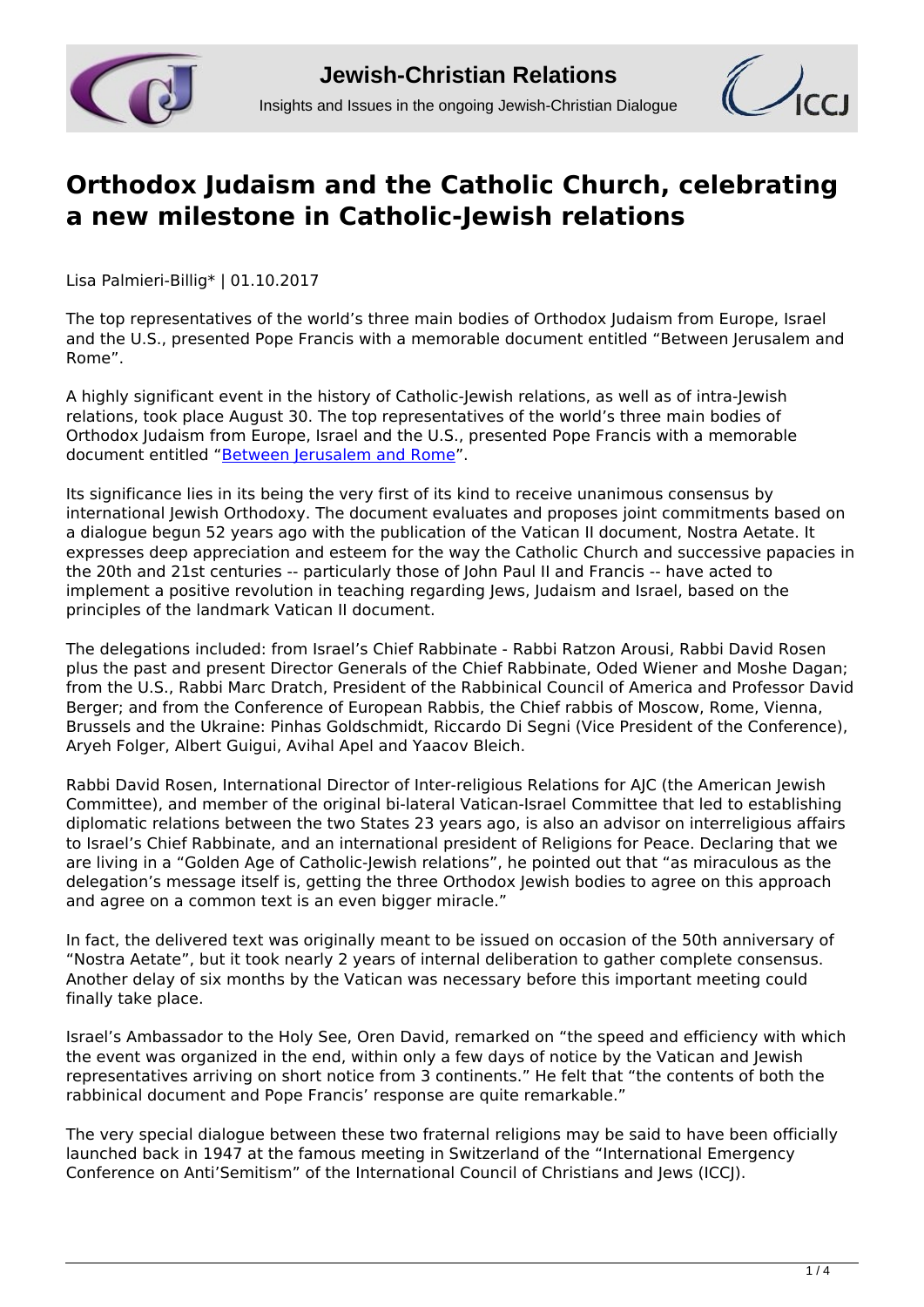There, under the leadership of the historian and Holocaust survivor Jules Isaac – who later met with Pope John XXIII to present his notes on the tragic consequences of the Church's "Teaching of Contempt" – 10 basic points were adopted by foremost Christian and Jewish leaders, to launch a new approach to Jewish-Christian relations aimed at wiping out all anti-Semitism based on negative theological stereotypes.

Another flashback - December, 2015, seven decades later, in the Holy See's Press Room, the Pontifical Commission for Religious Relations with Jews celebrated "Nostra Aetate"'s 50th anniversary by presenting a new document entitled "The Gifts and Calling of God are Irrevocable", (Romans 11:29.) The document received wide attention in the Jewish world, but even more astounding was another document presented by Rabbi David Rosen at the same Vatican Press Conference where he had been invited to be one of the 2 Jewish respondents (the other was Prof. Edward Kessler, Founder and Director of the Woolf Institute of Cambridge University).

In the "Vatican Insider" report on that press conference, published in English and Italian respectively, on December 13 and 14, I wrote: Rabbi Rosen presented an "Orthodox Rabbinic Statement on Christianity" issued last week and signed to date by 48 "Orthodox Rabbis who lead communities, institutions and seminaries in Israel, the United States and Europe". Signatures include some distinguished and very authoritative names. Listing several historic rabbinic statements regarding appreciation for the teachings of Jesus, it states, "Now that the Catholic Church has acknowledged the eternal Covenant between G-d and Israel, we Jews can acknowledge the ongoing constructive validity of Christianity as our partner in world redemption, without any fear that this will be exploited for missionary purposes. As stated by the Chief Rabbinate of Israel's Bilateral Commission with the Holy See under the leadership of Rabbi Shear Yashuv Cohen, 'We are no longer enemies, but unequivocal partners in articulating the essential moral values for the survival and welfare of humanity'. Neither of us can achieve G-d's mission in this world alone."

In the wider world of Orthodox Jewry, this document elicited a mixed reaction, incorporating diffidence and doubts. Rabbi Rosen noted that the barriers to engagement in dialogue by many Jews has been due more to historic than theological reasons. Rosen recalled that already in the year 2000 a document concerning the new relationship between Christianity and Judaism, "Dabru Emet" ("Speak Truth"), was signed by over 220 rabbis and intellectuals from all branches of Judaism, but the Orthodox have always been in the minority and unable to reach an overall agreement up to the present.

After much intra-Jewish discussion, 2 years later, a subsequent document by Jewish Orthodoxy, this time truly representative, has now been issued. Its first draft, originally slated for publication in 2015 but lacking the necessary consensus, was discussed and refined, incorporating points that were deemed important but missing previously. The text incorporates into a broader context some statements contained in the document presented by Rabbi Rosen in 2015.

Bishop Ambrogio Spreafico, President of the Italian Catholic Bishops Conference's Commission for Ecumenism and Dialogue notes that the importance of this Jewish document is its "official" nature, as a united statement of the three great Orthodox Jewish bodies of Israel, Europe and the U.S.

In an interview published by "Avvenire", he recalled that while Orthodox communities represent only about 10% of U.S. Jewry (the largest Jewish diaspora community) and are a minority in the Judaism of European countries and even in Israel, the central boards of the nationally recognized Jewish communities of Europe are mostly led by Orthodox rabbis, while in Israel, Orthodox rabbis are the only ones with authority over Jewish laws regarding marriage, divorce, etc.

The Conservative, Liberal, Reform and Reconstructionist movements along with Jewish Humanists or "secular" Jews have historically been the pioneers and most fervent advocates of interreligious relations, believing in the necessity of dialogue for better reciprocal understanding and for a future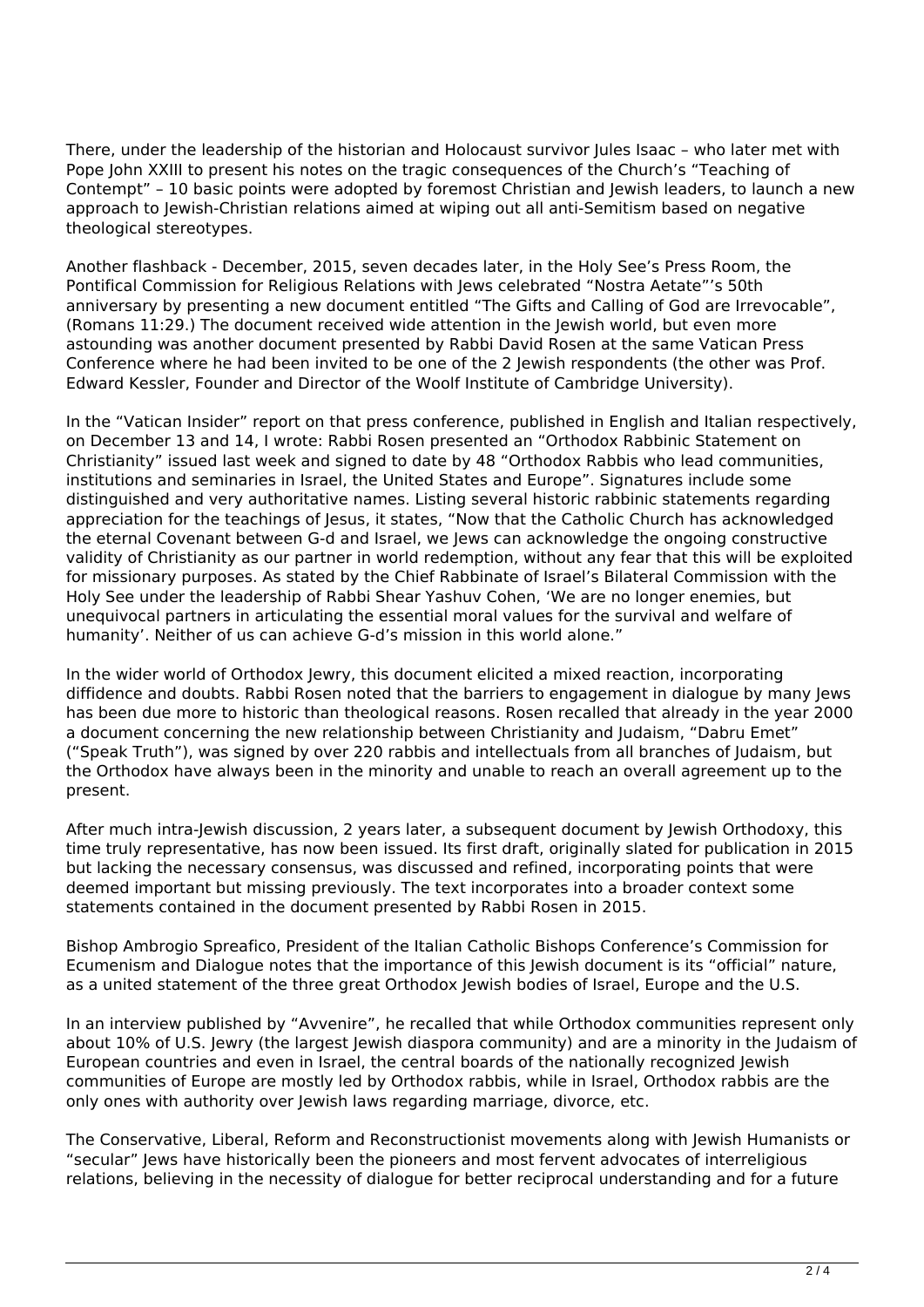of a more peaceful coexistence. Orthodox Jewry, on the other hand, remained more cautious, perhaps more marked by the trauma of negative past experiences. They continued suspecting that Christian engagement would be aimed solely at efforts of converting Jews and accused participating Jews of being too naïve and gullible. They based their mistrust on the long history of theological anti-Semitism, forced conversions and rigged theological "disputes" in which the predetermined victor was always the Church.

While Orthodox Jews have participated for many years together with other world Jewish religious bodies in the official dialogue with the Vatican first under the auspices of the Catholic-Jewish Liaison Committee, and then through the bi-lateral commissions of the Israeli Chief Rabbinate and the Pontifical Commission for Religious Relations with Jews, they imposed a veto on all "theological" dialogue. However, the definition of "theological" being a rather nebulous concept, at annual meetings issues of central concern to both religions, (such as ecology and sustainable development, the family, justice, peace, the religious significance of the Land of Israel, etc. -- topics that might be categorized as both "theological" and social) have been discussed and at often led to joint cooperative action. Both sides have stressed that self-awareness of our separate, strong religious identities favors, rather than impairs productive dialogue.

In his address to the Orthodox Jewish delegation, Francis recognized that "The Statement 'Between Jerusalem and Rome' does not hide … the theological differences that exist between our faith traditions. All the same, it expresses a firm resolve to collaborate more closely, now and in the future."

"Between Rome and Jerusalem" states that "despite the irreconcilable theological differences, we Jews view Catholics as our partners, close allies, friends and brothers in our mutual quest for a better world blessed with peace, social justice and security….

"Conscious of the fact that there is not wide enough awareness in our respective communities of the momentous change that has taken place in the relationship between Catholics and Jews; and in light of…a shared vision for a just and ethical society; we declare: We are not enemies, but unequivocal partners in articulating the essential moral values for the survival and welfare of human society."

The document refers to seeking "partnership of the Catholic community in particular, and other faith communities in general, to assure the future of religious freedom…aware of the very real danger facing many Christians in the Middle East and elsewhere as they are persecuted and menaced by violence and death in the hands of those who invoke God's Name in vain through violence and terror."

"Between Jerusalem and Rome" praises Nostra Aetate's noteworthy contributions to reconciliation, such as reference to "the Divine election of Israel" as being a " 'gift of God,' that will not be revoked," and that " 'the Jews should not be presented as rejected or accursed by God', strongly decrying 'hatred, persecutions, displays of anti-Semitism , directed against Jews at any time and by anyone' as a matter of religious duty."

Papal statements to combat anti-Semitism are mentioned appreciatively, such as John Paul II's repeated affirmation that anti-Semitism is "a sin against God and humanity" and Pope Francis' admonition that "…an outright attack on the State of Israel is also anti-Semitism. There may be political disagreements between governments and on political issues, but the State of Israel has every right to exist in safety and prosperity."

Francis concluded the encounter with warm blessings and good wishes for the forthcoming Jewish New Year. "Shanah tovah!", he exclaimed in Hebrew. "May the Eternal One bless and enlighten our cooperation" he said, "so that together we can accept and carry out ever better his plans -- plans for welfare and not for evil", for "a future and a hope" (Jer 29:11)....Finally, I would invoke upon you, and